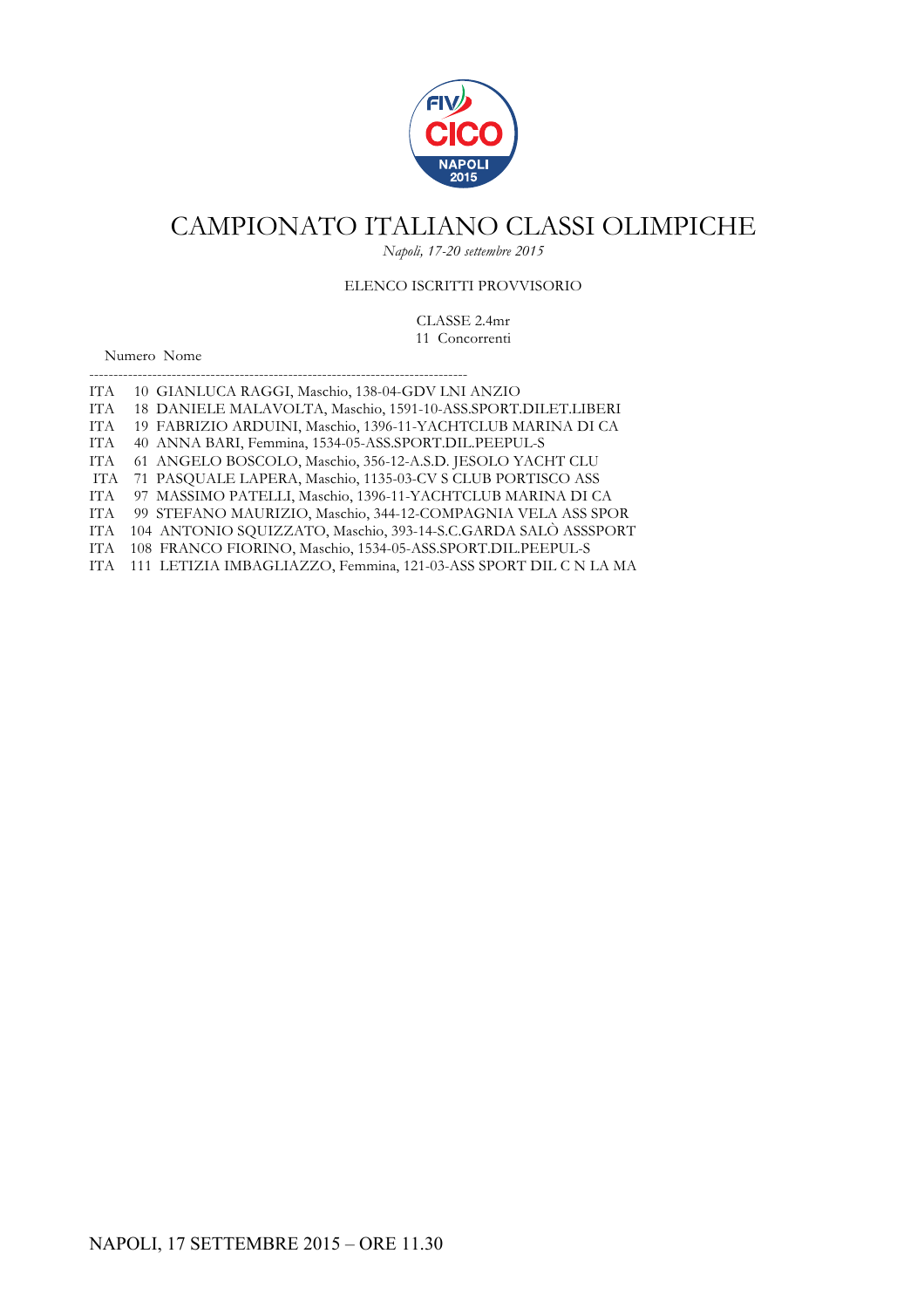

*Napoli, 17-20 settembre 2015*

#### ELENCO ISCRITTI PROVVISORIO CLASSE 49er 10 Concorrenti

Numero Nome

---------------------------------------------------------------------------------------------------------------- 1 GIORGIO PANTZARTZIS, Maschio, 10-Ago-1983, FRANCESCO PANTZARTZIS, 272-08-C V BARI 22 GIUSEPPE ANGILELLA, Maschio, 27-Ago-1984, PIETRO ZUCCHETTI, 222-07-C CANOTT ROG LAURIA 23 JACOPO PLAZZI, Maschio, 28-Gen-1991, da ins, 1489-04-CIRC CANOTTIERI ANIENE 26 RUGGERO TITA, Maschio, 20-Mar-1992, GIACOMO CAVALLI, 175-04-SEZ.VELA GUARDIADIFINAN 44 ROBERTO DUBBINI, Maschio, 09-Gen-1988, LUCA DUBBINI, 393-14-S.C.GARDA SALÒ ASSSPORT 96 STEFANO CHERIN, Maschio, 28-Feb-1987, ANDREA TESEI, 1040-13-Y C PORTO S ROCCO ASS 140 MATTEO PILATI, Maschio, 20-Mar-1997, FRANCESCO RUBAGOTTI, 390-14-FRAGLIA V MALCESINE ASS 187 UBERTO CRIVELLI VISCONTI, Maschio, 15-Lug-1987, da ins, 183-05-CIRC DEL REMO E VELA IT 656 ROBERTO MOLINARI, Maschio, 21-Ott-1967, FILIPPO GATTI, 445-15-CIRCOLO VELA ISPRA ASS. 1053 PAOLO FRANCESCO JANNARONE, Maschio, 13-Nov-1966, FRANCESCO FRANCIONI, 445-15-C V ISPRA

### CAMPIONATO ITALIANO CLASSI OLIMPICHE

*Napoli, 17-20 settembre 2015*

ELENCO ISCRITTI PROVVISORIO CLASSE 49erfx 2 Concorrenti

Numero Nome

----------------------------------------------------------------------------------- 3 GIULIA CONTI, FRANCESCA CLAPCICH, 1489-04-CIRC CANOTTIERI ANIENE 143 MARIA OTTAVIA RAGGIO, PAOLA BERGAMASCHI, 075-02-C V LA SPEZIA ASS SPORT

## CAMPIONATO ITALIANO CLASSI OLIMPICHE

*Napoli, 17-20 settembre 2015*

ELENCO ISCRITTI PROVVISORIO CLASSE Nacra17 5 Concorrenti

Numero Nome

---------------------------------------------------------------------------------------------------------------- 91 GIANLUIGI UGOLINI, Maschio, 18-Set-1998, MARTINA CAVALLARI, 1774-04-COMP DELLA VELA ROMA

126 FRANCESCO PORRO, Maschio, 24-Mar-1991, 1489-04-CIRC CANOTTIERI ANIENE

- 166 FRANCESCO SABATINI, Maschio, 19-Mag-1992, MARCELLA MAMUSA, 1489-04-C C ANIENE
- 209 LORENZO BRESSANI, Maschio, 28-Giu-1973, CATERINA MARIANNA BANTI, 1489-04-C C ANIENE

262 VITTORIO BISSARO, Maschio, 01-Giu-1987, SILVIA SICOURI, 1601-04-GRUPPO SPORTIVO FIAMME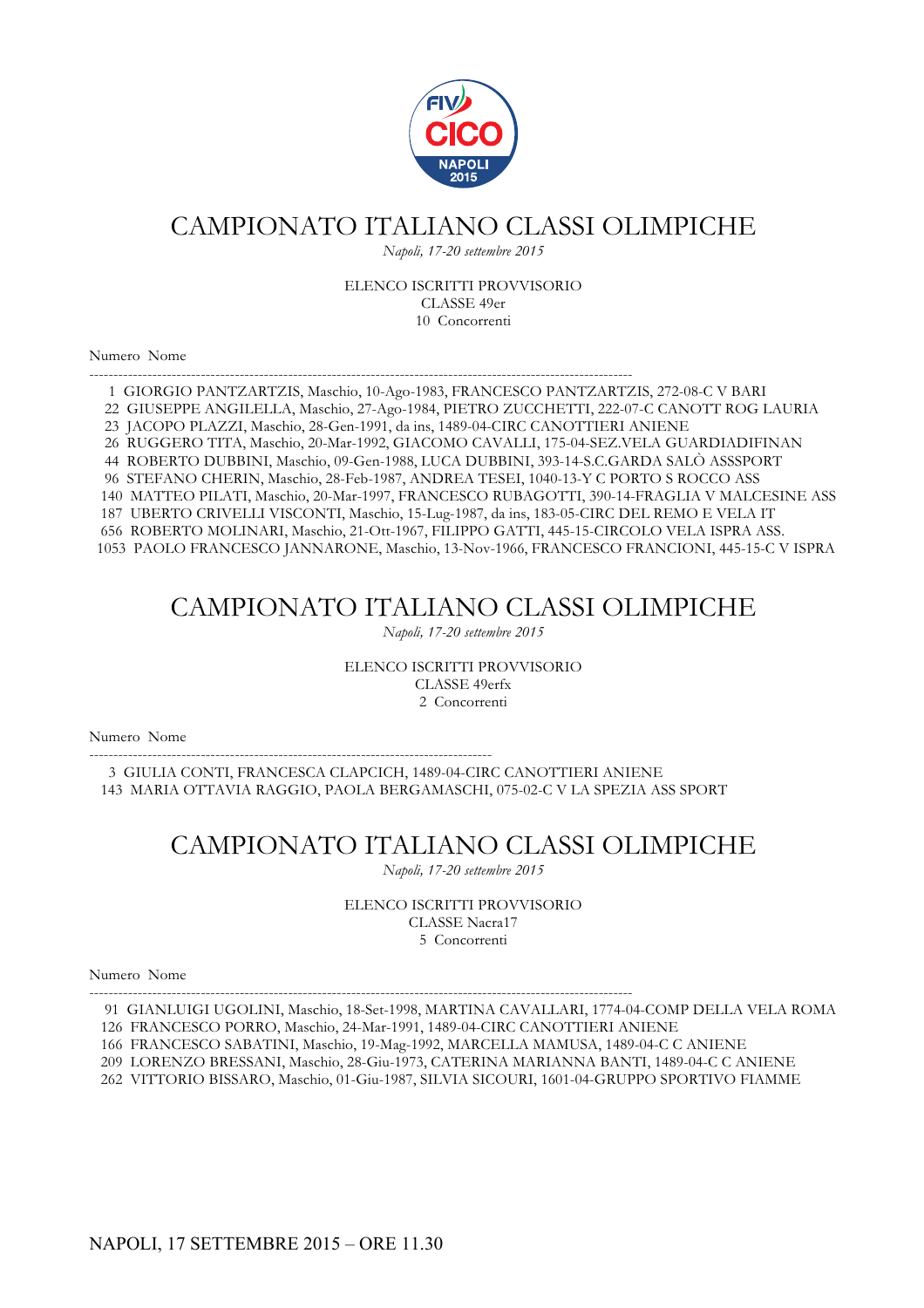

*Napoli, 17-20 settembre 2015*

ELENCO ISCRITTI PROVVISORIO CLASSE Laser Radial 32 Concorrenti

Numero Nome

| ITA        | 7 JOSEPHINE FREDERIKSEN, 059-02-CIRC NAUTICO LIVORNO AS          |
|------------|------------------------------------------------------------------|
| <b>ITA</b> | 19619 MARGARETH BAVELLONI, 006-01-GDV LNI GENOVA SESTRI P        |
| <b>ITA</b> | 176553 CAMILLA ZOLESI, 162-04-GDV LNI OSTIA                      |
| ITA        | 182576 LUCIA PACIELLO, 431-15-GDV LNI MILANO                     |
| <b>MEX</b> | 183137 TANIA ELIAS CALLES                                        |
| <b>ITA</b> | 186816 GIULIA LEGHISSA, 352-13-S.NAUT PIETAS JULIA ASS SPORT DIL |
| <b>ITA</b> | 190963 GIUDITTA FUNTO', 205-06-GDV LNI CROTONE                   |
| <b>ITA</b> | 193669 LAURA DELLA VALLE, 348-13-Y C ADRIACO ASS SPORT D         |
| <b>ITA</b> | 194358 MADDALENA MINASI, 137-04-CDV ROMA - ASS SPORT DI          |
| <b>ITA</b> | 194941 FEDERICA CATTAROZZI, 397-14-C.V.TORBOLE SOC COOP SP       |
| <b>ITA</b> | 197464 MARTINA BASCUCCI, 326-11-CLUB NAUTICO RIMINI ASS          |
| <b>ITA</b> | 198254 BENEDETTA DE SANTIS, 154-04-ALI6 CLUB VELA ASS SPOR       |
| <b>ITA</b> | 200230 MAELLE FRASCARI, 634-04-PLANET SAIL BRACCIANO S           |
| <b>ITA</b> | 201061 CLARETTA TEMPESTI, 059-02-CIRC NAUTICO LIVORNO AS         |
| <b>ITA</b> | 201456 ELENA CALDERINI, 162-04-GDV LNI OSTIA                     |
| <b>ITA</b> | 204253 ANNA LIEBMAN, 435-15-C VELA BELLANO ASS SPOR              |
| <b>ITA</b> | 204309 VALENTINA BALBI, 001-01-YACHT CLUB ITALIANO ASS           |
| <b>ITA</b> | 204314 CAROLINA ALBANO, 397-14-C.V.TORBOLE SOC COOP SP           |
| <b>ITA</b> | 204919 FRANCESCA BERGAMO, 1263-13-C VEL ALTO ADRIATICO A         |
| <b>ITA</b> | 205239 GIOVANNA LENCI, 059-02-CIRC NAUTICO LIVORNO AS            |
| <b>ITA</b> | 205243 GIULIA ODDONE, 395-14-F. V. PESCHIERA ASS SPO             |
| <b>ITA</b> | 205248 MATILDA ZOY TALLURI, 059-02-CIRC NAUTICO LIVORNO AS       |
| ITA        | 206207 CESARINA CRISCIONE, 397-14-C.V.TORBOLE SOC COOP SP        |
| <b>ITA</b> | 206452 JOYCE FLORIDIA, 175-04-SEZ.VELA GUARDIADIFINAN            |
| <b>ITA</b> | 207039 CARLOTTA CHIAVACCI, 059-02-CIRC NAUTICO LIVORNO AS        |
| ITA        | 207640 MARIA ANDREA COSMA, 634-04-PLANET SAIL BRACCIANO S        |
| SUI        | 208300 ANDREA NORDQUIST                                          |
| <b>ITA</b> | 208357 SILVIA ZENNARO, 344-12-COMPAGNIA VELA ASS SPOR            |
| <b>ITA</b> | 208633 MARTHA FARAGUNA, 348-13-Y C ADRIACO ASS SPORT D           |
| <b>ITA</b> | 208737 LAURA COSENTINO, 344-12-COMPAGNIA VELA ASS SPOR           |
| <b>ITA</b> | 209100 FRANCESCA FRAZZA, 385-14-FRAGLIA VELA RIVA ASS S          |
| <b>ITA</b> | 209116 ISABELLA FILIPPO, 352-13-S.NAUT PIETAS JULIA ASS          |
|            |                                                                  |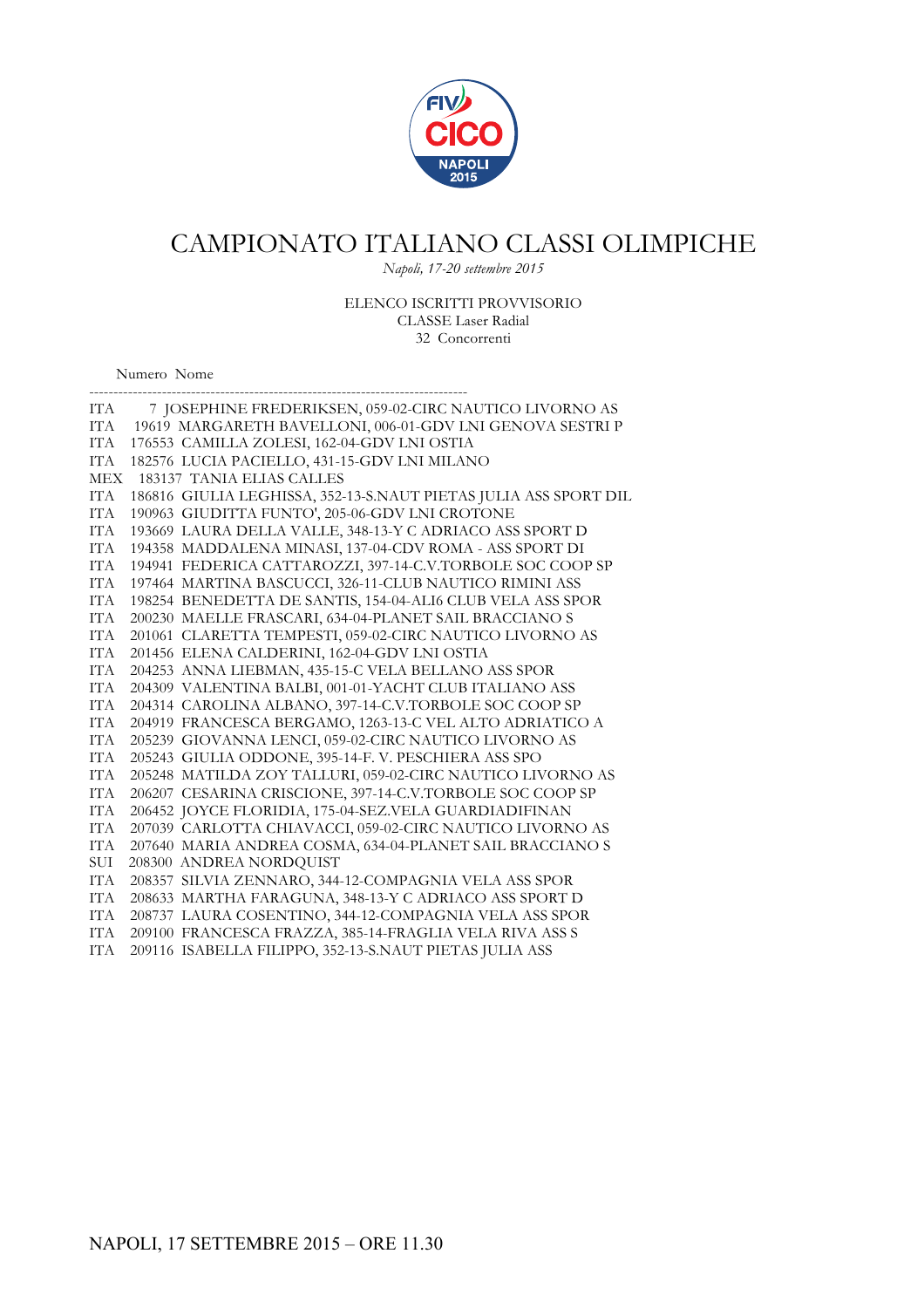

*Napoli, 17-20 settembre 2015*

### ELENCO ISCRITTI PROVVISORIO CLASSE Laser Standard

Laserstd

81 Concorrenti

Numero Nome

| ITA               | 149 EDOARDO DE SANTIS, Maschio, 16-Mag-1996, 154-04-ALI6 CLUB VELA ASS SPOR                                                                                             |
|-------------------|-------------------------------------------------------------------------------------------------------------------------------------------------------------------------|
| ITA               | 2345 FEDERICO DALLE NOGARE, Maschio, 29-Apr-1997, 435-15-C VELA BELLANO ASS SPOR                                                                                        |
| ITA               | 146939 LORENZO DATTILO, Maschio, 25-Mag-1995, 137-04-CDV ROMA - ASS SPORT DI                                                                                            |
| ITA               | 151442 LUCIANO SPINELLI, Maschio, 06-Gen-1965, 185-05-CNVELABORGO MARINARIASS                                                                                           |
| ITA               | 157231 ALFONSO SPINA, Maschio, 05-Feb-1969, 185-05-CNVELABORGO MARINARIASS                                                                                              |
| IТА               | 157250 GIANFRANCO FORMICOLA, Maschio, 27-Mar-1949, 187-05-C N POSILLIPO ASS SPORT                                                                                       |
| <b>SMR</b>        | 173778 MATTEO SANTI, Maschio, 30-Nov-2003, 386-14-A VELA LAGO CALDARO ASS                                                                                               |
| IТА               | 173779 FRANCESCO ALBERTAZZI, Maschio, 29-Set-1996, 006-01-GDV LNI GENOVA SESTRI P                                                                                       |
| <b>ITA</b>        | 180797 ALESSANDRO MAMONE CAPRIA, Maschio, 11-Giu-1987, 192-05-GDV LNI NAPOLI                                                                                            |
| ITA               | 181652 GIULIANO CUOMO, Maschio, 04-Mag-1977, 186-05-C CANOTTIERI NAPOLI ASS                                                                                             |
| ITA               | 181946 ALBERTO LA PEGNA, Maschio, 22-Apr-1961, 192-05-GDV LNI NAPOLI                                                                                                    |
| ITA               | 184838 SANGUIGNO L.ZO MIGLIACCIO, Maschio, 08-Set-1967, 183-05-CIRC DEL REMO E VELA IT                                                                                  |
| <b>ITA</b>        | 187084 DAVIDE FRONTI, Maschio, 06-Lug-1998, 162-04-GDV LNI OSTIA                                                                                                        |
| <b>ITA</b>        | 188953 GIOVANNI COCCOLUTO, Maschio, 05-Ago-1993, 175-04-SEZ.VELA GUARDIADIFINAN                                                                                         |
| <b>ITA</b>        | 189393 MARCO VILLANI, Maschio, 03-Feb-1997, 197-05-ASSSPORTDIL C VELICO SA                                                                                              |
| <b>ITA</b>        | 191050 ALESSIO COLLAMI, Maschio, 02-Nov-1997, 006-01-GDV LNI GENOVA SESTRI P                                                                                            |
| <b>ITA</b>        | 191127 PIETRO BORTOLETTO, Maschio, 22-Gen-1984, 006-01-GDV LNI GENOVA SESTRI P                                                                                          |
| IТА               | 191846 GIORGIO CARLINO, Maschio, 21-Ott-1996, 234-07-C.N.PUNTA PICCOLA ASS D                                                                                            |
| <b>ITA</b>        | 193583 ANTONIO PETROLI, Maschio, 09-Dic-1986, 192-05-GDV LNI NAPOLI                                                                                                     |
| ITA               | 193774 DAVIDE UNICH, Maschio, 25-Lug-1996, 192-05-GDV LNI NAPOLI                                                                                                        |
| FIN               | 195533 NICOLO' BORGO, Maschio, 24-Dic-1997, 395-14-F. V. PESCHIERA ASS SPO                                                                                              |
| IТА               | 196649 ALESSANDRO FERRANTE, Maschio, 11-Set-1997, 137-04-CDV ROMA - ASS SPORT DI                                                                                        |
| <b>USA</b>        | 196676 LANCE KYUNGWOO KIM, Maschio, 10-Gen-1980, 688-15-CVELA CANOT DOMASOASSSP                                                                                         |
| IТА               | 196683 VINCENZO SORRENTINO, Maschio, 10-Set-1978, 186-05-C CANOTTIERI NAPOLI ASS                                                                                        |
| <b>ITA</b>        | 196685 MARCO GALLO, Maschio, 13-Giu-1985, 175-04-SEZ.VELA GUARDIADIFINAN                                                                                                |
| IТА               | 196688 NICOLA CAPRIGLIONE, Maschio, 13-Ago-1988, 277-08-GDV LNI BARI                                                                                                    |
| ITA               | 196888 ERBERTO SIBILIA, Maschio, 27-Mag-1984, 191-05-CIRC CANOTTIERI IRNO AS                                                                                            |
| ITA               | 197474 GIOVANNI DAGNINO, Maschio, 13-Set-1994, 001-01-YACHT CLUB ITALIANO ASS                                                                                           |
| <b>ITA</b>        | 198265 ANDREA PENINI, Maschio, 16-Nov-1995, 390-14-FRAGLIA V MALCESINE ASS                                                                                              |
| <b>ITA</b>        | 198489 DIEGO MORANI, Maschio, 14-Giu-1990, 136-04-R.C.C. TEVERE REMO ASSS                                                                                               |
| <b>ITA</b>        | 199090 FRANCESCOPAOLO COPPOLA, Maschio, 18-Dic-1969, 192-05-GDV LNI NAPOLI                                                                                              |
| <b>ITA</b>        | 199267 RICCARDO BENDANDI, Maschio, 26-Giu-1997, 328-11-C V RAVENNATE ASS SPORT                                                                                          |
| <b>ITA</b>        | 199281 SIMONE SALVA', Maschio, 13-Ott-1995, 390-14-FRAGLIA V MALCESINE ASS                                                                                              |
| IТА               | 199667 NICCOLO' RICCI, Maschio, 25-Feb-1996, 137-04-CDV ROMA - ASS SPORT DI                                                                                             |
| ITA               | 199697 ALESSIO SPADONI, Maschio, 14-Gen-1988, 1489-04-CIRC CANOTTIERI ANIENE                                                                                            |
| ITA               | 200736 CLAUDIO NATALE, Maschio, 19-Set-1996, 330-11-C.N.CERVIA AMICI VELA A                                                                                             |
| IТА               | 201098 ELIA STOCCO, Maschio, 05-Gen-1996, 352-13-S.NAUT PIETAS JULIA ASS                                                                                                |
| ITA<br><b>ITA</b> | 201456 MASSIMO EMANUELE DE CINQUE, Maschio, 06-Giu-1994, 634-04-PLANET SAIL BRACCIANO S<br>201458 ALBERTO SIMEONE, Maschio, 18-Giu-1967, 183-05-CIRC DEL REMO E VELA IT |
| <b>ITA</b>        | 201493 NICOLO' ZANCHI, Maschio, 22-Giu-1998, 344-12-COMPAGNIA VELA ASS SPOR                                                                                             |
| IТА               | 201849 ANDREA LAVIOSA, Maschio, 09-Mag-1995, 006-01-GDV LNI GENOVA SESTRI P                                                                                             |
| <b>ITA</b>        | 202224 FEDERICO FREGNI, Maschio, 06-Apr-1998, 326-11-CLUB NAUTICO RIMINI ASS                                                                                            |
| <b>ITA</b>        | 202254 PIETRO DE LUCA, Maschio, 26-Nov-1996, 390-14-FRAGLIA V MALCESINE ASS                                                                                             |
| <b>ITA</b>        | 202255 GIOVANNI VALENTINI, Maschio, 25-Ott-1994, 394-14-C N BRENZONE - ASS SPOR                                                                                         |
| <b>ITA</b>        | 202261 GIANMARCO PLANCHESTAINER, Maschio, 25-Feb-1997, 390-14-FRAGLIA V MALCESINE ASS                                                                                   |
| ITA               | 202342 ALESSANDRO GRAVINA, Maschio, 02-Ott-1994, 192-05-GDV LNI NAPOLI                                                                                                  |
|                   |                                                                                                                                                                         |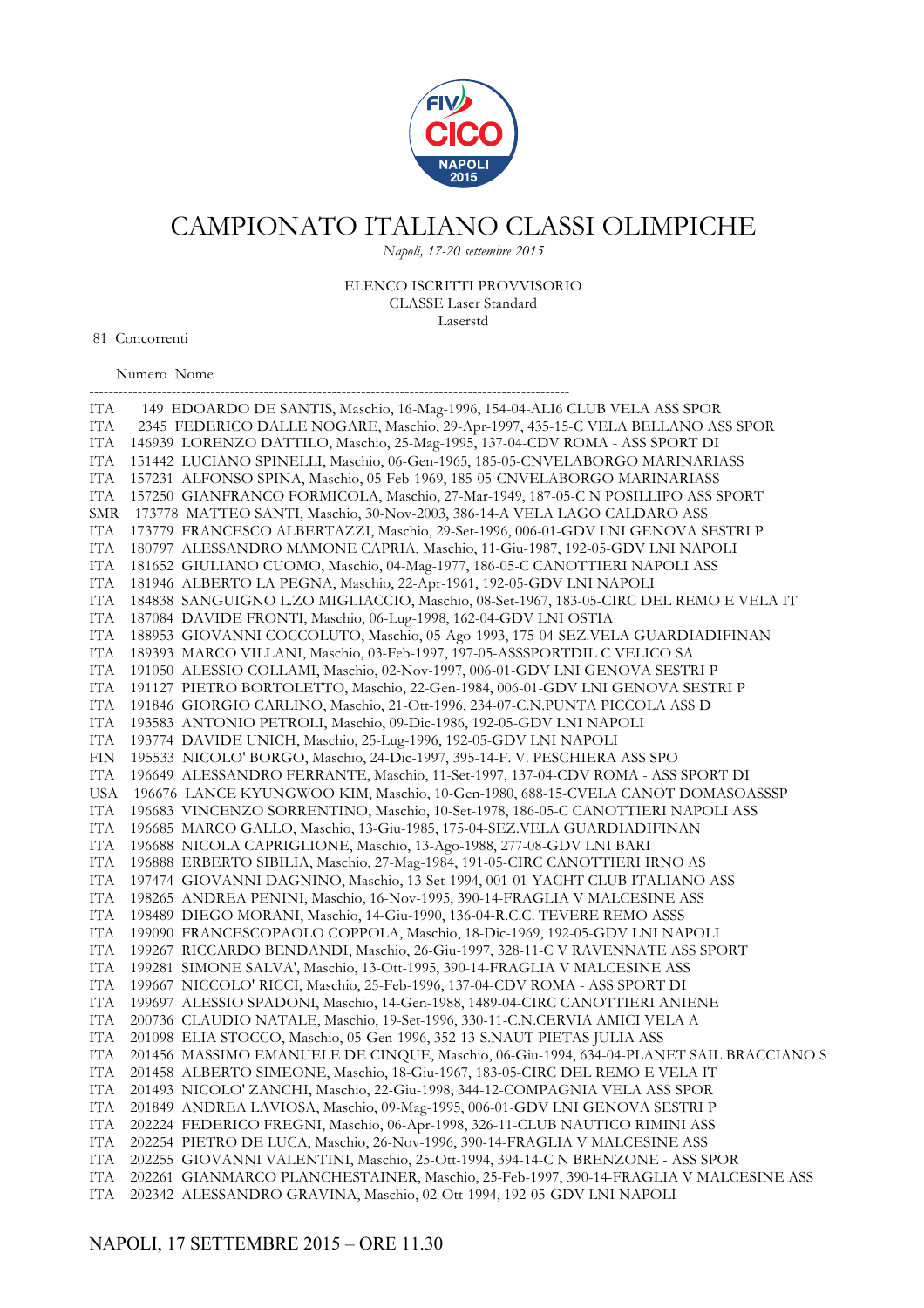

ITA 202343 SIMONE ROTILI, Maschio, 07-Giu-1997, 192-05-GDV LNI NAPOLI ITA 203353 FULVIO DE SIMONE, Maschio, 21-Lug-1965, 183-05-CIRC DEL REMO E VELA IT ITA 203533 NELLO OLIVIERO, Maschio, 21-Apr-1974, 184-05-REALE Y.C.C.SAVOIA ASS. ITA 203538 GIUSEPPE SORRENTINO, Maschio, 04-Ago-1998, 185-05-CNVELABORGO MARINARIASS ITA 203599 GABRIELE BESOZZI, Maschio, 10-Nov-1995, 425-15-C V CANOTTIERI INTRA AS ITA 203690 GIANLUCA MARINO, Maschio, 26-Set-1988, 183-05-CIRC DEL REMO E VELA IT ITA 203691 NICOLO' VILLA, Maschio, 20-Ott-1996, 397-14-C.V.TORBOLE SOC COOP SP ITA 203703 SAMUEL NALDI, Maschio, 02-Nov-1995, 344-12-COMPAGNIA VELA ASS SPOR ITA 204699 MATTIA BIGNARDI, Maschio, 09-Dic-1998, 006-01-GDV LNI GENOVA SESTRI P ITA 204935 MARCO COSENTINO, Maschio, 07-Nov-1992, 344-12-COMPAGNIA VELA ASS SPOR ITA 205238 GIACOMO MUSONE, Maschio, 09-Set-1997, 326-11-CLUB NAUTICO RIMINI ASS ITA 205256 ANGELO BONAITI, Maschio, 20-Ago-1995, 435-15-C VELA BELLANO ASS SPOR ITA 205672 MATTEO CELON, Maschio, 28-Mar-1996, 390-14-FRAGLIA V MALCESINE ASS ITA 205679 DAVIDE DOMENEGHETTI, Maschio, 24-Giu-1992, 059-02-CIRC NAUTICO LIVORNO AS ITA 206195 ROCCO CISLAGHI, Maschio, 13-Nov-1994, 634-04-PLANET SAIL BRACCIANO S ITA 206208 RICCARDO VINCENZI, Maschio, 15-Nov-1995, 390-14-FRAGLIA V MALCESINE ASS ITA 206209 ZENO GREGORIN, Maschio, 07-Mag-1995, 350-13-SV COSULICH ASS VELICA ITA 206382 MICHELE BENAMATI, Maschio, 05-Ago-1994, 385-14-FRAGLIA VELA RIVA ASS S ITA 206447 MATTEO VALENTINI, Maschio, 23-Gen-1997, 394-14-C N BRENZONE - ASS SPOR ITA 206450 ROBERTO MIRAGLIA, Maschio, 18-Giu-1963, 197-05-ASSSPORTDIL C VELICO SA ITA 206683 MARCO BENINI, Maschio, 09-Feb-1995, 385-14-FRAGLIA VELA RIVA ASS S ITA 207269 FRANCESCO BOTTONI, Maschio, 05-Dic-1988, 059-02-CIRC NAUTICO LIVORNO AS ITA 207270 MARCO GHIGI, Maschio, 21-Ago-1998, 091-02-GDV LNI FOLLONICA ITA 207558 DOMENICO INDELLICATI, Maschio, 02-Dic-1954, 280-08-C NAUTICO L'APPRODO ASS ITA 207625 MASSIMO CAPURRO LLAD?, Maschio, 16-Feb-1998, 162-04-GDV LNI OSTIA ITA 207634 EDOARDO TAZZARI, Maschio, 18-Feb-1997, 354-13-S.V.BARCOLA GRIGNANO AS ITA 207945 FRANCESCO MARRAI, Maschio, 04-Feb-1993, 175-04-SEZ.VELA GUARDIADIFINAN ITA 207946 PIETRO RANOTTO, Maschio, 11-Lug-1996, 001-01-YACHT CLUB ITALIANO ASS ITA 208353 RENATO CANALE, Maschio, 23-Ago-1964, 192-05-GDV LNI NAPOLI MNE 208707 Milivoje Dukic, Maschio, 26-Mar-1993 ITA 208741 FRANCESCO DRAGO, Maschio, 03-Giu-1995, 001-01-YACHT CLUB ITALIANO ASS ITA 208908 FRANCESCO MURGIA, Maschio, 19-Gen-1997, 116-03-ASS SPORT DIL YACHT CLU ITA 209434 FILIPPO FRASSINETTI, Maschio, 07-Nov-1997, 091-02-GDV LNI FOLLONICA ITA 209448 GIOVANNI SACCOMANI, Maschio, 02-Lug-1997, 344-12-COMPAGNIA VELA ASS SPOR ITA 226466 CLAUDIO VALERIO PARBONI, Maschio, 04-Ago-1997, 137-04-CDV ROMA - ASS SPORT DI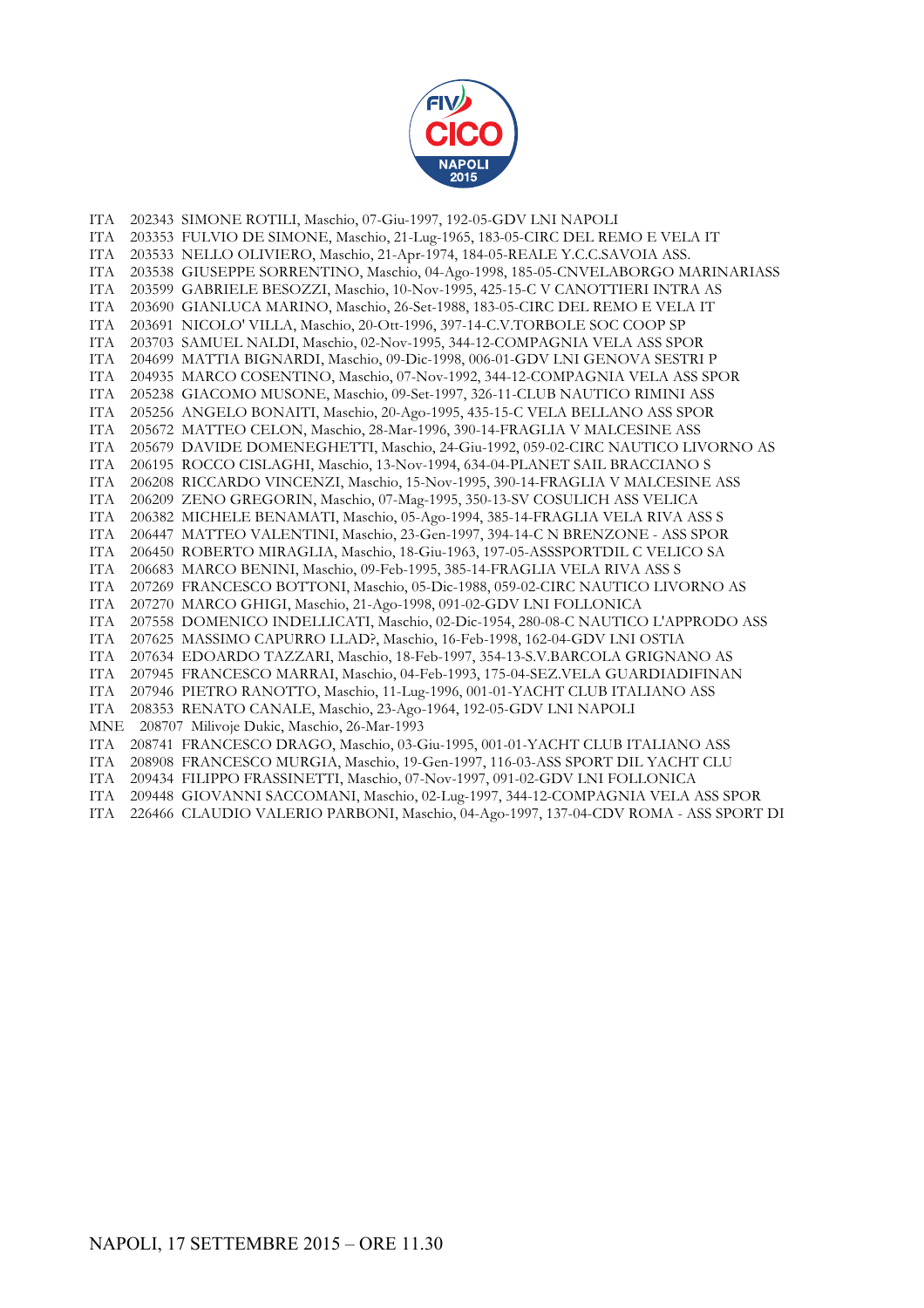

*Napoli, 17-20 settembre 2015*

ELENCO ISCRITTI PROVVISORIO CLASSE RSX

13 Concorrenti

Numero Nome

| ITA        | 2 GIUSEPPE ZERILLO, Maschio, 242-07-ALBARIA ASS SPORT DILET    |
|------------|----------------------------------------------------------------|
| <b>CRO</b> | 9 MIHOVIL FANTELA, ?, CJK.SV.KRSEVAN                           |
| ITA.       | 9 FEDERICO ESPOSITO, Maschio, 1552-04-GRUPPOSPORTIVOPOLIZIA    |
| ITA.       | 11 LAURA LINARES, Femmina, 815-17-CENTROSPORTIVOAGONISTIC      |
| ITA.       | 38 MICHELE CITTADINI, Maschio, 127-03-C V WINDSURFING CLUB CA  |
| <b>ITA</b> | 45 ALESSANDRO GIANNINI, Maschio, 2026-05-ASD BLACK DOLPHIN     |
| ITA.       | 46 FLAVIA TARTAGLINI, Femmina, 175-04-SEZ.VELA GUARDIADIFINAN  |
| <b>ITA</b> | 52 ELENA VACCA, Femmina, 127-03-C V WINDSURFING CLUB CA        |
| IT A       | 60 DANIELE BENEDETTI, Maschio, 147-04-GDV LNI CIVITAVECCHIA    |
| <b>ITA</b> | 82 VERONICA FANCIULLI, Femmina, 145-04-C. SPORTIVO AERONAUTICA |
| ITA.       | 88 MATTIA CAMBONI, Maschio, 1601-04-GRUPPO SPORTIVO FIAMME     |
| ITA        | 157 MARTA MAGGETTI, Femmina, 127-03-C V WINDSURFING CLUB CA    |
| ITA        | 289 GIORGIO PIRROTTA, Maschio, 222-07-C CANOTT ROG LAURIA ASS  |
|            |                                                                |
|            | CAMPIONATO NAZIONALE CLASSE RS:X YOUTH                         |
|            |                                                                |

*Napoli, 17-20 settembre 2015*

ELENCO ISCRITTI PROVVISORIO

RSXy

14 Concorrenti

Numero Nome

------------------------------------------------------------------------------------------------ 1 GIORGIA SPECIALE, Femmina, 02-Feb-2000, 297-10-S E F STAMURA ASS SPORT

4 NICOLAS DI PAULI, Maschio, 11-Ago-2000, 1986-14-ASD KALTERER SPORTVEREIN WINDSURFING

13 RUGGERO LO MAURO, Maschio, 24-Ott-1998, 222-07-C CANOTT ROG LAURIA ASS

17 ANTONINO CANGEMI, Maschio, 13-Set-1997, 222-07-C CANOTT ROG LAURIA ASS

24 LUCA DI TOMASSI, Maschio, 29-Mar-1999, 147-04-GDV LNI CIVITAVECCHIA

28 GIULIA ALAGNA, Femmina, 09-Mar-1998, 242-07-ALBARIA ASS SPORT DILET

70 FRANCESCO CONGIU, Maschio, 02-Apr-1998, 127-03-C V WINDSURFING CLUB CAGLIARIASD

76 ENRICA SCHIRRU, Femmina, 08-Mag-2000, 127-03-C V WINDSURFING CLUB CA

78 MATTEO EVANGELISTI, Maschio, 22-Mag-1998, 147-04-GDV LNI CIVITAVECCHIA

111 FRANCESCO TOMASELLO, Maschio, 02-Set-1998, 222-07-C CANOTT ROG LAURIA ASS

112 TOMMASO MARIA MAGLIONE, Maschio, 09-Feb-1998, 2026-05-ASD BLACK DOLPHIN

114 FEDERICO PISANO, Maschio, 14-Mag-1998, 127-03-C V WINDSURFING CLUB CA

151 DESIRE' TUMBARELLO, Femmina, 05-Ott-1999, 227-07-A.S.D.SOCIETÀ CANOTTIER

171 CARLO CIABATTI, Maschio, 06-Nov-1998, 127-03-C V WINDSURFING CLUB CA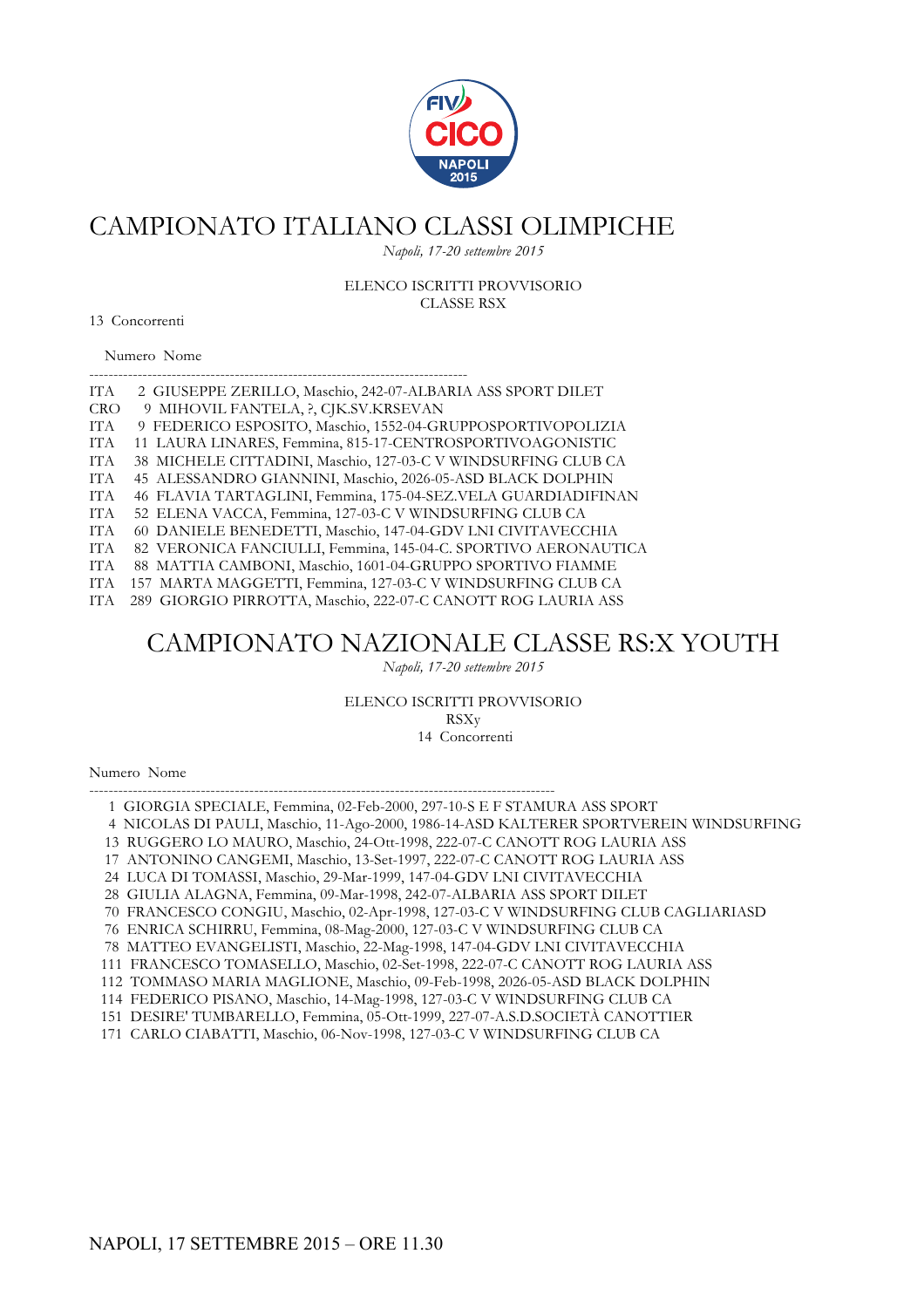

*Napoli, 17-20 settembre 2015*

#### ELENCO ISCRITTI PROVVISORIO CLASSE FINN

finn 26 Concorrenti

Numero Nome

| ITA        | 2 MARCO BUGLIELLI, 19-Dic-1960, 137-04-CDV ROMA - ASS SPORT DI            |
|------------|---------------------------------------------------------------------------|
| ITA        | 9 FRANCO DAZZI, 09-Lug-1946, 063-02-S.VELICA VIAREGGINA ASS               |
| <b>TUR</b> | 21 ALIKAN KAYNAR, ?, FENER BACHE                                          |
| ITA        | 27 ANDREA POLI, 08-Apr-1981, 622-03-Y. C. QUARTU S. ELENA A               |
| <b>ITA</b> | 51 PAOLO TRAMBAIOLO, 05-Apr-1960, 1774-04-COMPAGNIA DELLA VELA D          |
| <b>ITA</b> | 53 LEOPOLD STARKE, 09-Giu-1995, 386-14-A VELA LAGO CALDARO ASS            |
| <b>ITA</b> | 55 WALTER RIOSA, 25-Lug-1966, 355-13-SOC.CANOTT AUSONIA ASSS              |
| <b>ITA</b> | 56 FRANCESCO GRIGOLON, 18-Mar-1978, 355-13-SOC.CANOTT AUSONIA ASSS        |
| <b>ITA</b> | 57 FRITZ STARKE, 19-Ago-1954, 386-14-A VELA LAGO CALDARO ASS              |
| <b>RUS</b> | 57 EGOR TERPIGONEV, ?, FANTASTICA                                         |
| ITA        | 60 RICCARDO DE SANGRO, 04-Feb-1959, 183-05-CIRC DEL REMO E VELA IT        |
| <b>ITA</b> | 66 ENRICO VOLTOLINI, 22-Ago-1986, 175-04-SEZ.VELA GUARDIADIFINAN          |
| <b>ITA</b> | 67 GINO BUCCIARELLI, 29-Gen-1967, 161-04-ASS.VELICA BRACCIANO SP          |
| ITA        | 68 PIETRO SAIJA, 01-Ago-1968, 161-04-ASS.VELICA BRACCIANO SP              |
| ITA        | 83 MATTEO SAVIO, 28-Lug-1996, 351-13-CIRCOLO VELA MUGGIA ASS              |
| ITA        | 117 GIORGIO POGGI, 26-Ago-1981, 175-04-SEZ.VELA GUARDIADIFINAN            |
| <b>ITA</b> | 123 FILIPPO MARIA BALDASSARI, 22-Lug-1988, 175-04-SEZ.VELA GUARDIADIFINAN |
| <b>ITA</b> | 146 MICHELE PAOLETTI, 23-Apr-1974, 354-13-S.V.BARCOLA GRIGNANO AS         |
| <b>ITA</b> | 147 SIMONE FERRARESE, 10-Mar-1988, 272-08-CIRCOLO VELA BARI ASS S         |
| ITA        | 150 ANDREA PISANESCHI, 01-Ott-1959, 069-02-CVCAST PESCAIA ASS SPOR        |
| <b>ITA</b> | 175 ALESSANDRO VONGHER, 18-Ago-1987, 094-02-Y C PUNTA ALA ASS SPORT       |
| <b>ITA</b> | 191 ALESSANDRO CATTANEO, 10-Gen-1991, 447-15-C VELICO SARNICO ASS SP      |
| <b>ITA</b> | 202 GIACOMO GIOVANELLI, 25-Set-1975, 312-10-C.N.FANESE"G.VIVANI" AS       |
| ITA        | 722 MICHELE TOGNOZZI, 02-Lug-1964, 069-02-CVCAST PESCAIA ASS SPOR         |
| <b>ITA</b> | 917 ETTORE THERMES, 11-Feb-1966, 161-04-ASS.VELICA BRACCIANO SP           |
| ITA        | 941 DANIELE BESOZZI, 18-Ago-1961, 425-15-C V CANOTTIERI INTRA AS          |